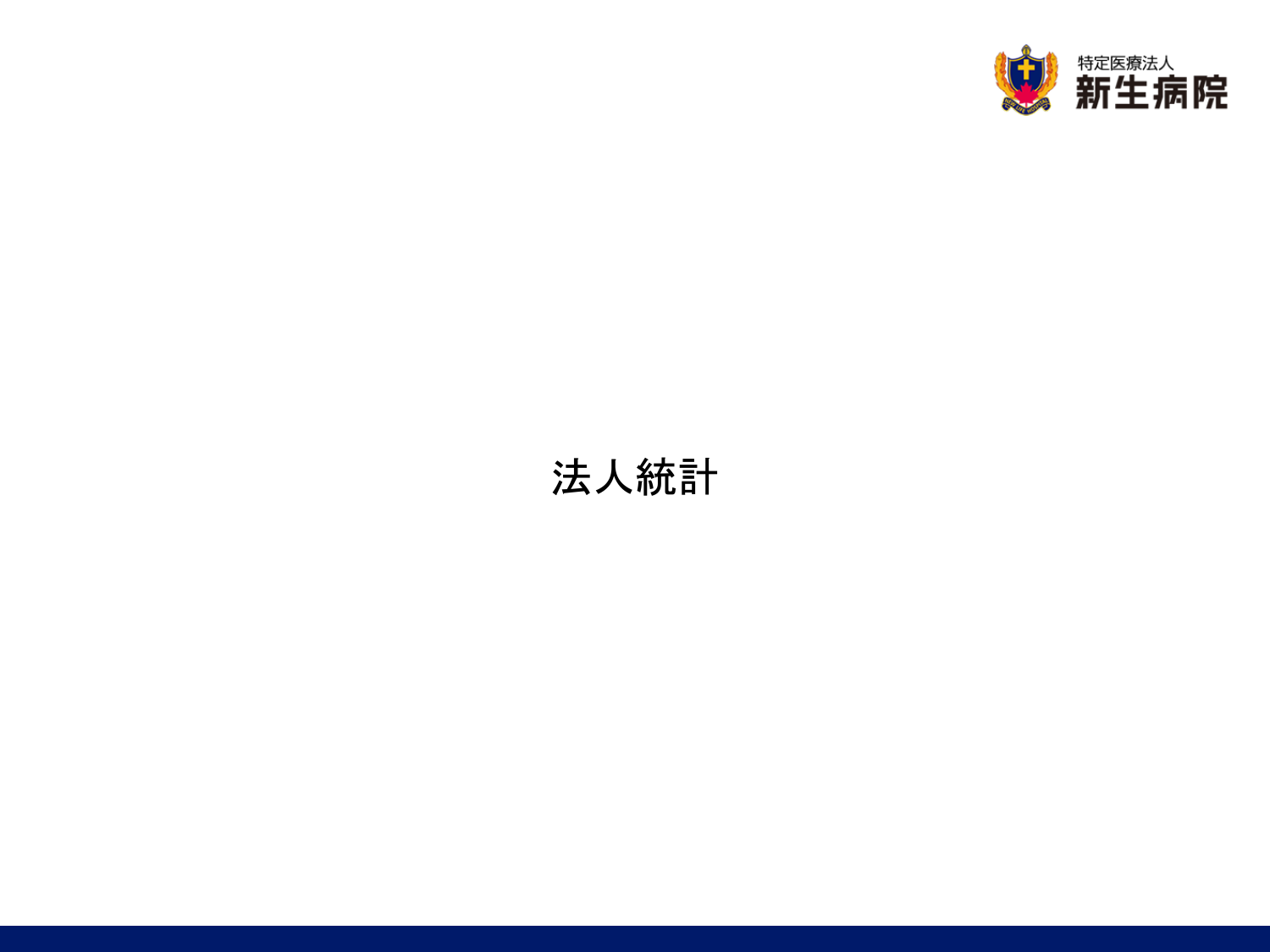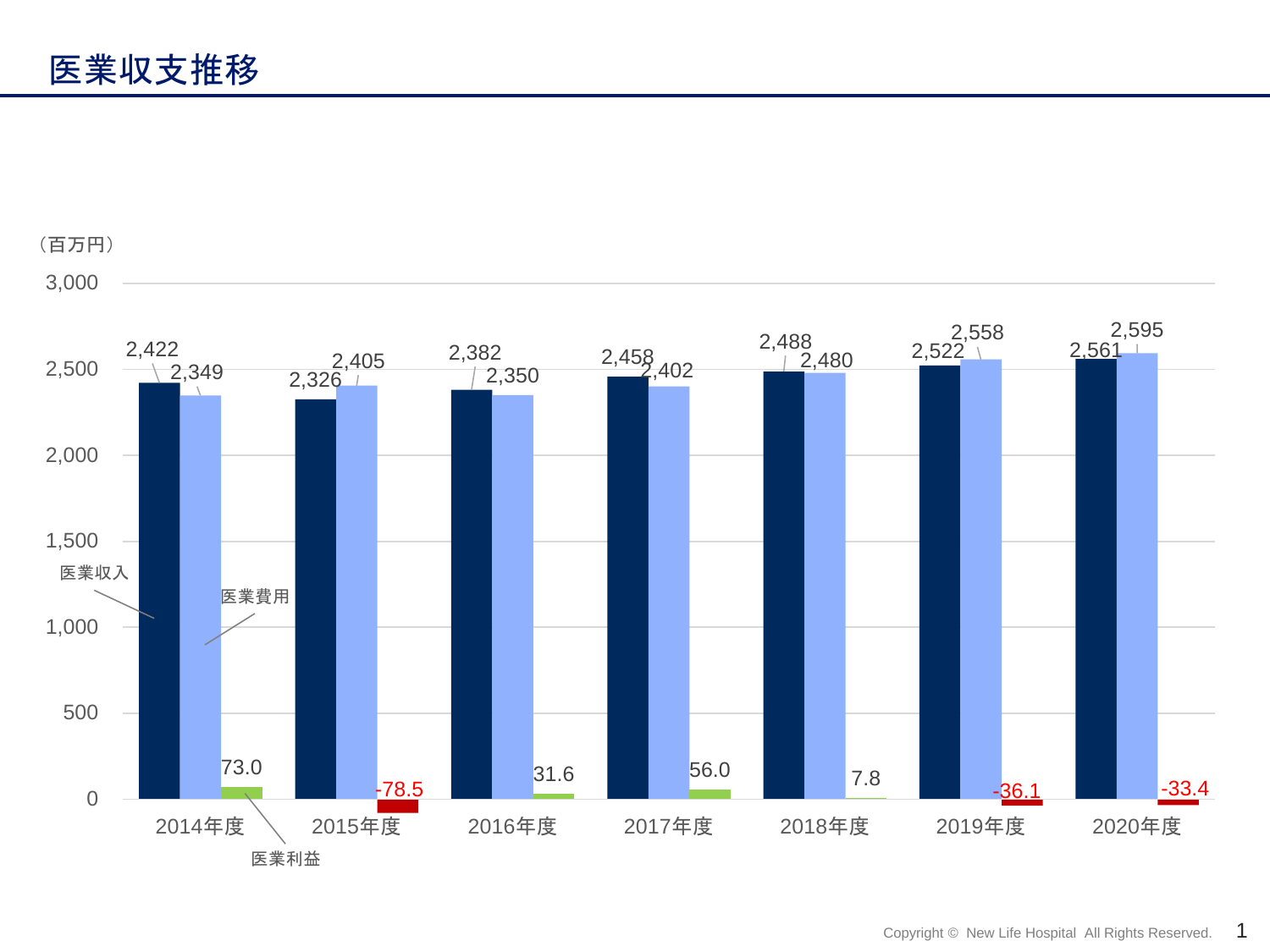|        |             |           |           |           |           | (千円)      |
|--------|-------------|-----------|-----------|-----------|-----------|-----------|
|        |             | 2016年度    | 2017年度    | 2018年度    | 2019年度    | 2020年度    |
| 医業収入   | 入院診療収益      | 1,552,339 | 1,579,626 | 1,573,004 | 1,600,291 | 1,654,332 |
|        | 外来診療収益      | 475,651   | 499,870   | 534,547   | 532,921   | 507,659   |
|        | 保健予防活動収益    | 99,146    | 104,086   | 101,662   | 108,840   | 104,924   |
|        | 受託検査 · 施設利用 | 1,550     | 1,568     | 2,245     | 1,774     | 2,134     |
|        | 室料差額収入      | 36,421    | 34,410    | 33,115    | 28,240    | 34,096    |
|        | その他医業収益     | 218,776   | 240,415   | 246,811   | 252,241   | 259,578   |
|        | 保険等査定減      | $-1,835$  | $-2,282$  | $-3,759$  | $-2,287$  | $-1,313$  |
| 医業収入合計 |             | 2,382,049 | 2,457,693 | 2,487,626 | 2,522,020 | 2,561,410 |
|        | 給与費         | 1,588,028 | 1,648,167 | 1,676,278 | 1,705,134 | 1,745,890 |
|        | 材料費         | 191,627   | 180,384   | 173,707   | 173,532   | 167,668   |
|        | 委託費         | 137,636   | 132,894   | 157,170   | 195,725   | 206,301   |
| 医業費用   | 設備関係費       | 299,187   | 295,037   | 321,077   | 334,703   | 317,053   |
|        | 研究研修費       | 6,674     | 8,409     | 14,775    | 9,698     | 5,571     |
|        | 経費          | 127,303   | 136,797   | 136,868   | 139,334   | 152,372   |
| 医業費用合計 |             | 2,350,454 | 2,401,688 | 2,479,875 | 2,558,126 | 2,594,857 |
| 医業利益   |             | 31,595    | 56,005    | 7,751     | $-36,106$ | $-33,446$ |
| 医業外収入  |             | 72,746    | 59,179    | 57,262    | 63,071    | 61,031    |
| 医業外費用  |             | 17,018    | 12,300    | 11,193    | 9,558     | 8,182     |
| 経常利益   |             | 87,322    | 102,885   | 53,820    | 17,407    | 19,403    |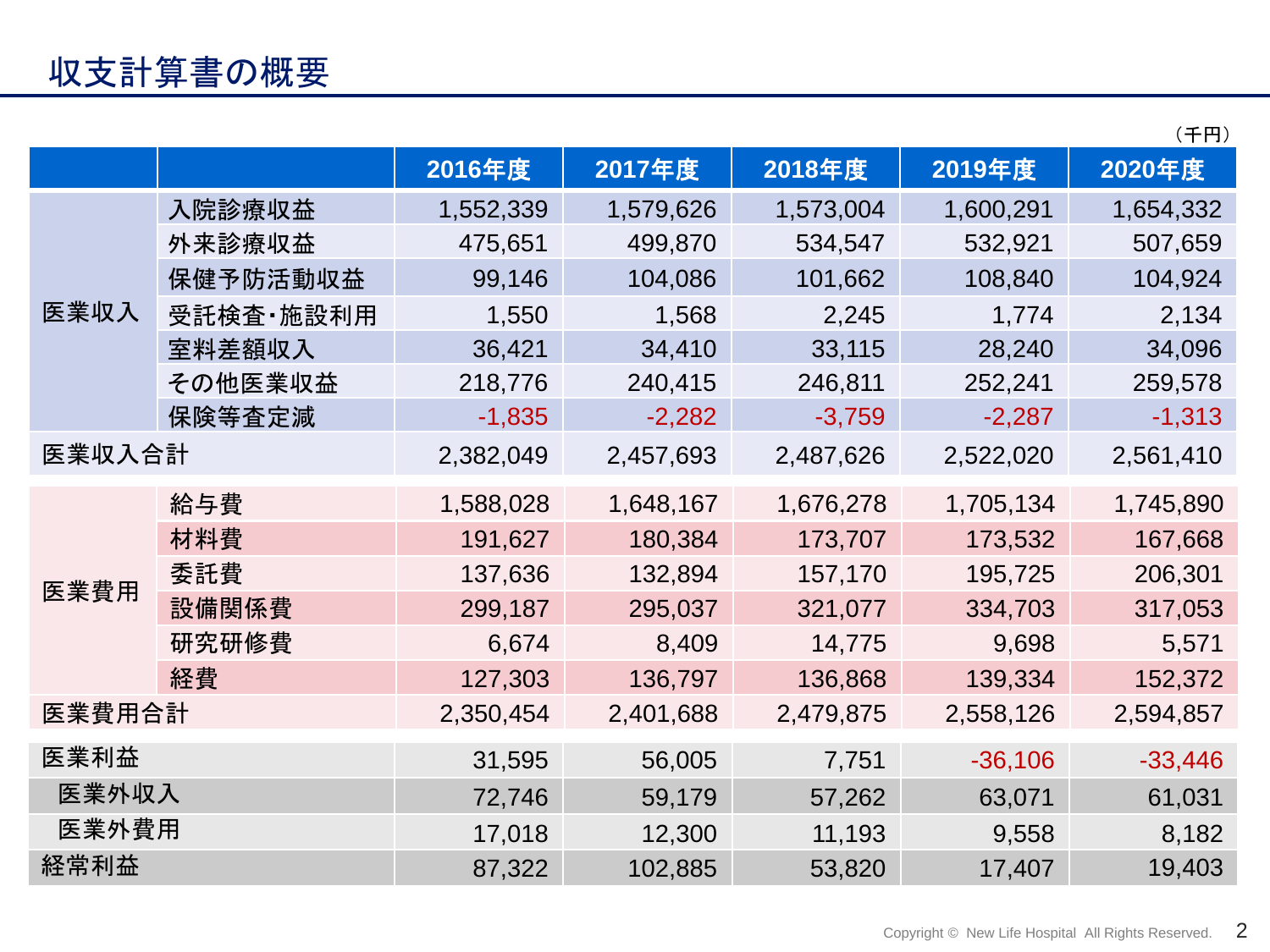|--|

|           |          | 2016年度    | 2017年度    | 2018年度    | 2019年度    | 2020年度    |
|-----------|----------|-----------|-----------|-----------|-----------|-----------|
| 資産        | 流動資産合計   | 931,602   | 1,003,302 | 975,234   | 850,218   | 844,138   |
|           | うち現金及び預金 | 461,886   | 551,190   | 558,457   | 407,835   | 411,557   |
|           | 有形固定資産   | 1,350,812 | 1,341,177 | 1,425,060 | 1,348,180 | 1,306,886 |
|           | 無形固定資産   | 6,557     | 5,292     | 4,315     | 3,740     | 8,468     |
|           | その他資産    | 29,097    | 27,696    | 40,433    | 37,793    | 35,844    |
|           | 固定資産合計   | 1,386,466 | 1,374,165 | 1,469,807 | 1,389,713 | 1,351,198 |
|           | 繰延資産     | 194       | 167       | 139       | 111       | 83        |
| 資産合計      |          | 2,318,263 | 2,377,633 | 2,445,180 | 2,240,041 | 2,195,420 |
| 負債        | 流動負債合計   | 325,486   | 375,012   | 395,268   | 349,071   | 362,592   |
|           | 固定負債合計   | 902,547   | 841,033   | 852,036   | 702,835   | 641,247   |
|           | うち長期借入金  | 778,682   | 720,595   | 674,840   | 578,925   | 550,477   |
|           | 負債合計     | 1,228,033 | 1,216,045 | 1,247,304 | 1,051,905 | 1,003,839 |
| 純資産       | 基金       | 492,717   | 492,717   | 492,717   | 492,717   | 492,717   |
|           | 利益余剰金    | 597,513   | 668,872   | 705,159   | 695,420   | 698,865   |
|           | 純資産合計    | 1,090,229 | 1,161,588 | 1,197,876 | 1,188,136 | 1,191,581 |
| 負債及び純資産合計 |          | 2,318,263 | 2,377,633 | 2,445,180 | 2,240,041 | 2,195,420 |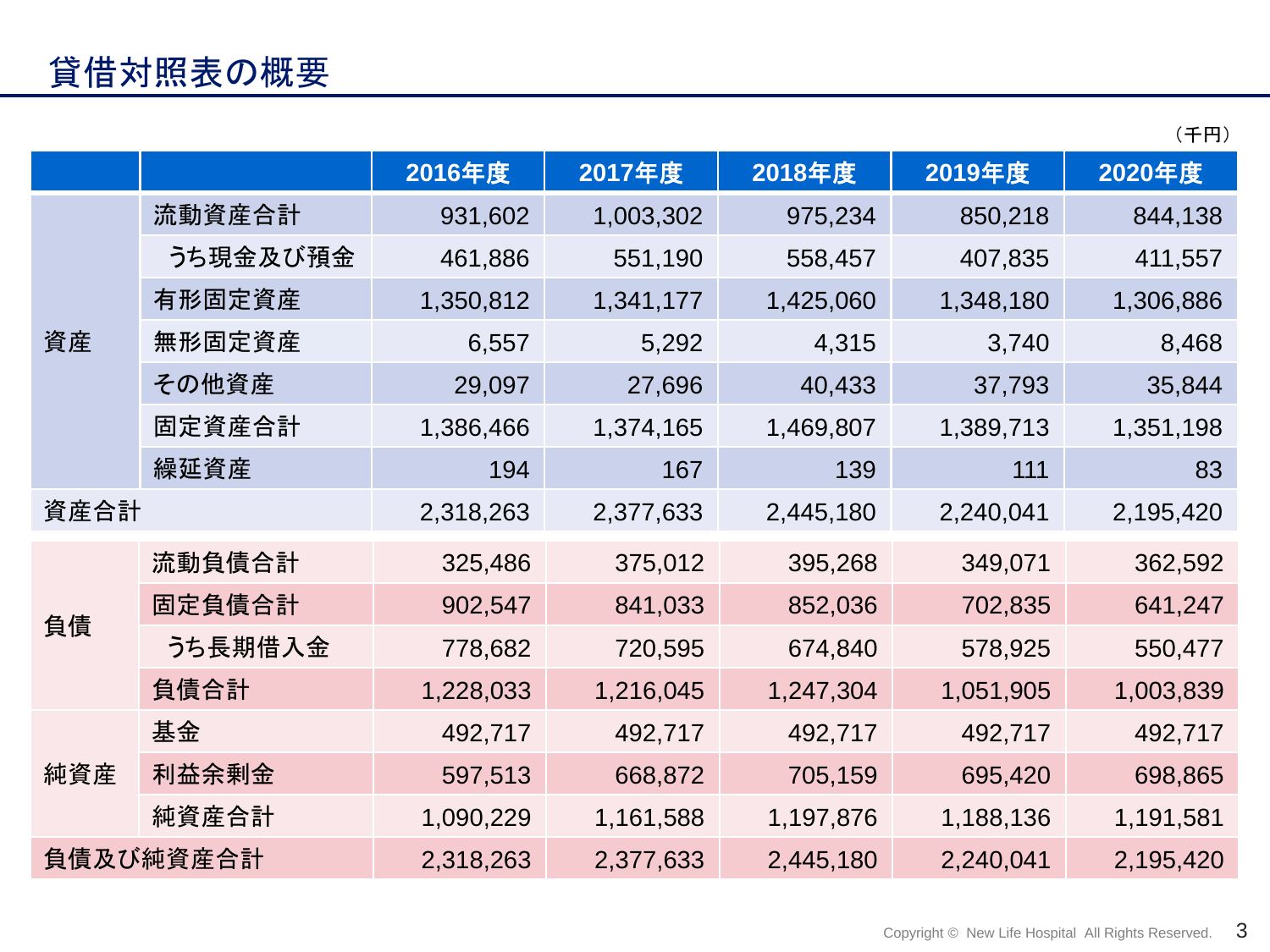## 経営管理指標の概要

| 項目       | 計算式              |          |              | 2017年度 | 2018年度 | 2019年度 | 2020年度 |
|----------|------------------|----------|--------------|--------|--------|--------|--------|
| 医業利益率    | 医業利益<br>医業収入     | $\times$ | 100          | 2.3    | 0.3    | $-1.4$ | $-1.3$ |
| 総資本医業利益率 | 医業利益<br>総資本      | $\times$ | 100          | 2.4    | 0.3    | $-1.6$ | $-1.5$ |
| 経常利益率    | 経常利益<br>医業収入     |          | $\times$ 100 | 4.2    | 2.2    | 0.7    | 0.8    |
| 病床利用率    | 1日平均入院数<br>許可病床数 | $\times$ | 100          | 92.1   | 87.2   | 91.0   | 90.8   |
| 固定費比率    | 固定費<br>医業収入      |          | $\times$ 100 | 79.6   | 80.7   | 81.3   | 80.9   |
| 人件費比率    | 給与費<br>医業収入      | $\times$ | 100          | 67.1   | 67.4   | 67.6   | 68.2   |
| 設備関係費比率  | 設備関係費<br>医業収入    | $\times$ | 100          | 12.0   | 12.9   | 13.3   | 12.4   |
| 自己資本比率   | 純資産<br>総資本       | $\times$ | 100          | 48.9   | 49.0   | 53.0   | 54.3   |
| 固定長期適合率  | 固定資産<br>純資産      | $\times$ | 100          | 68.6   | 71.7   | 73.5   | 73.7   |
| 借入金比率    | 長期借入金<br>医業収入    | $\times$ | 100          | 29.3   | 27.1   | 23.0   | 21.5   |
| 流動比率     | 流動資産<br>流動負債     | $\times$ | 100          | 267.5  | 246.7  | 243.6  | 232.8  |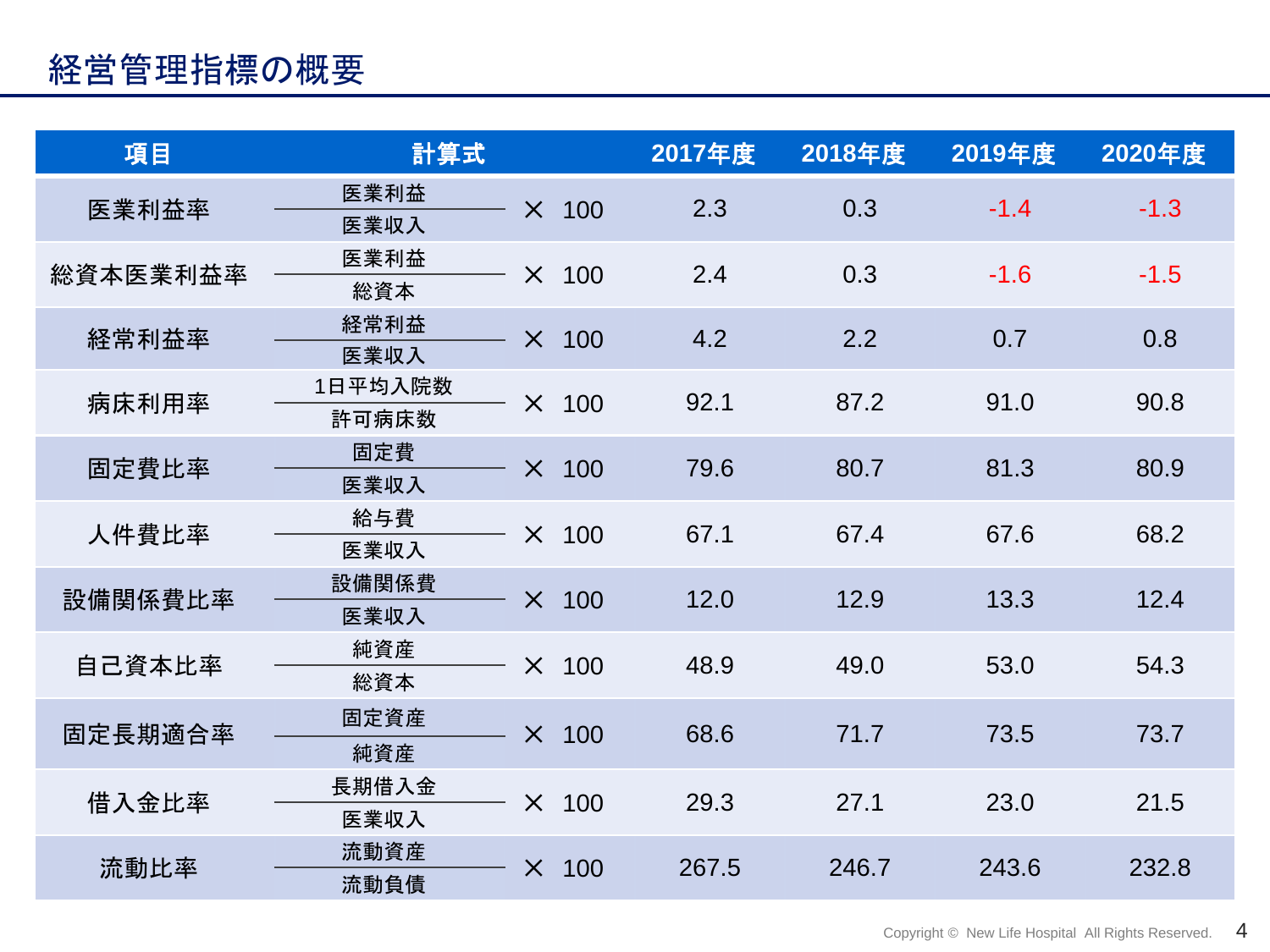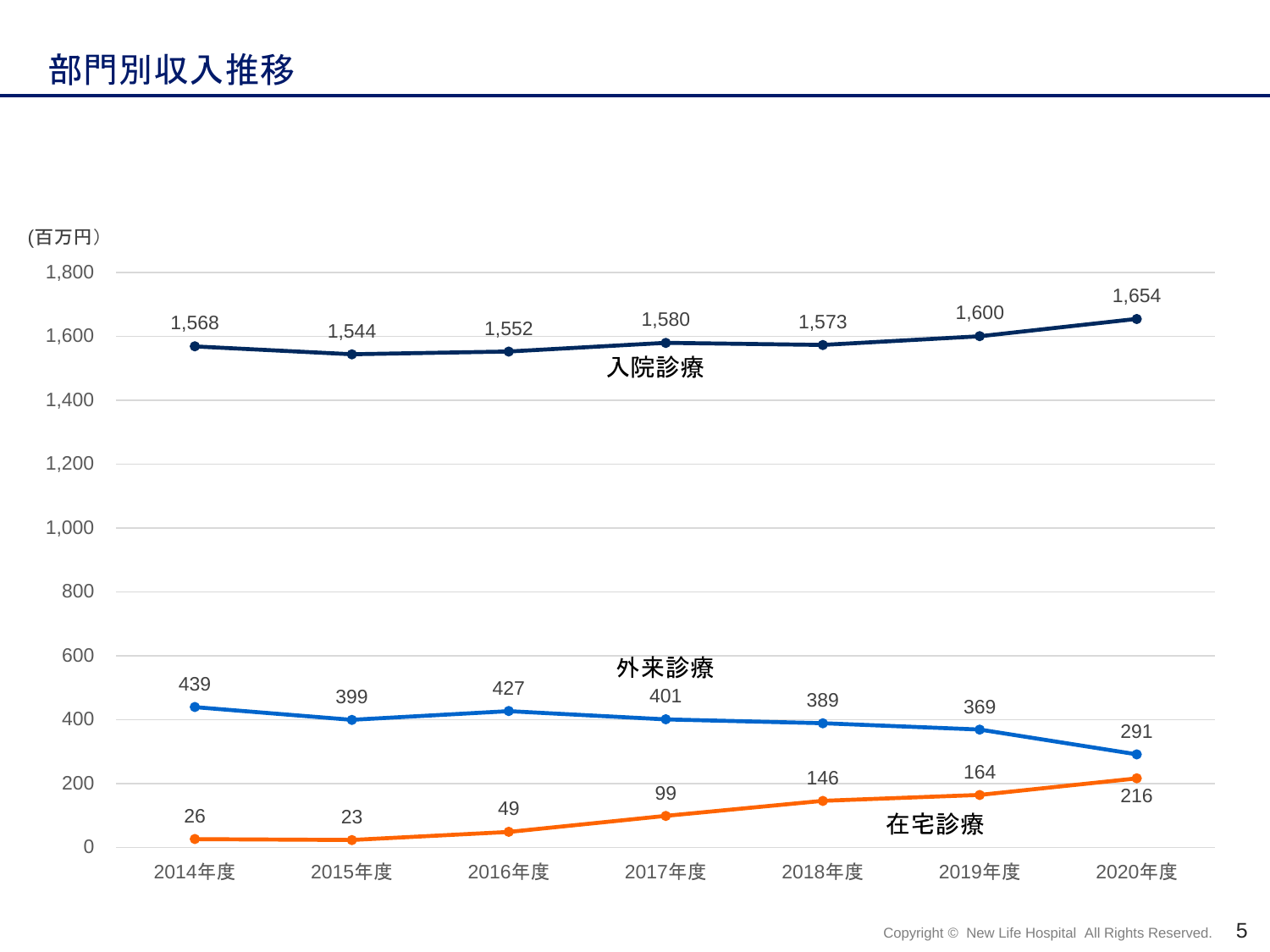

\*訪問リハビリテーション、通所リハビリテーション、室料差額収入、文書料等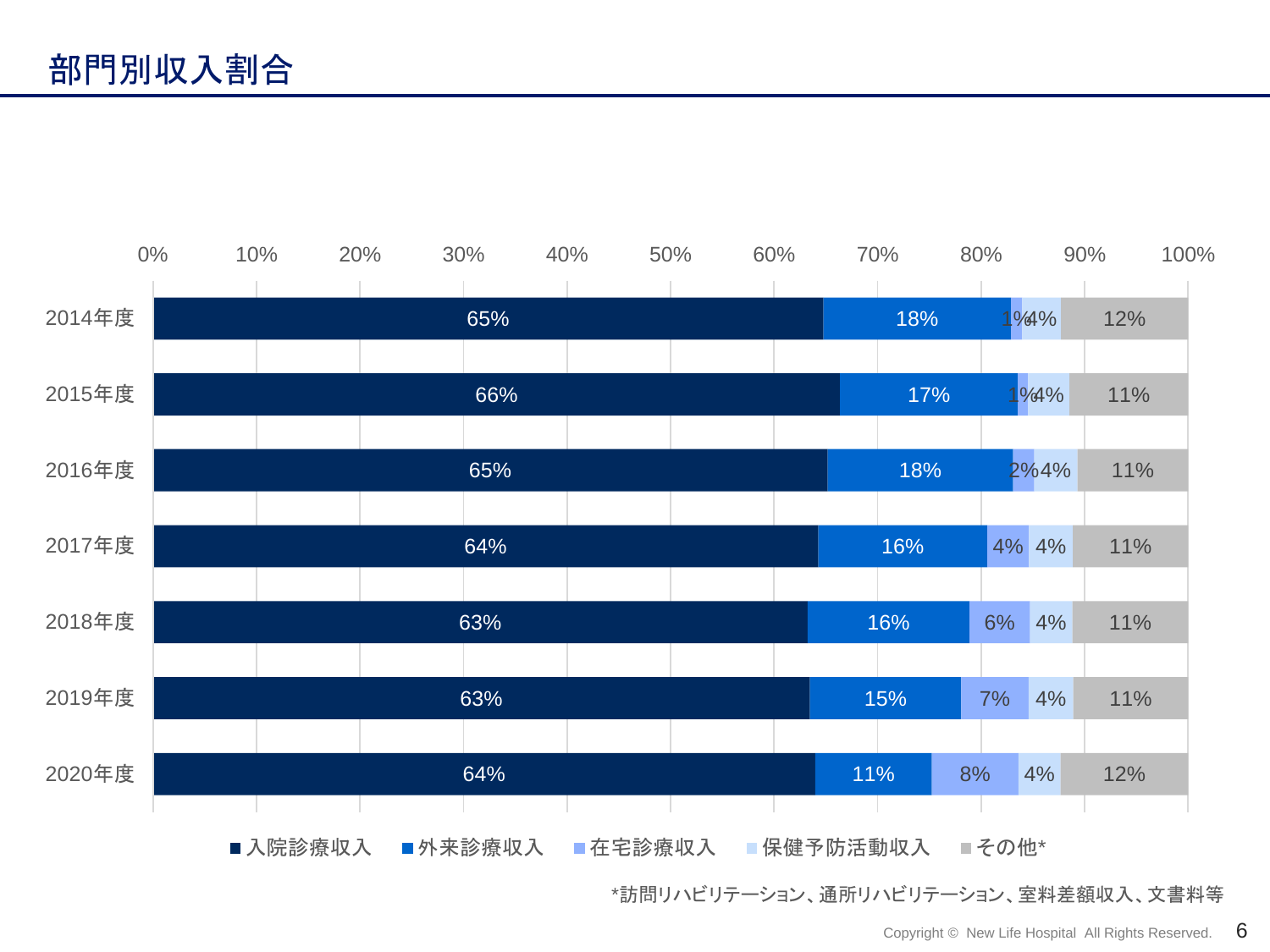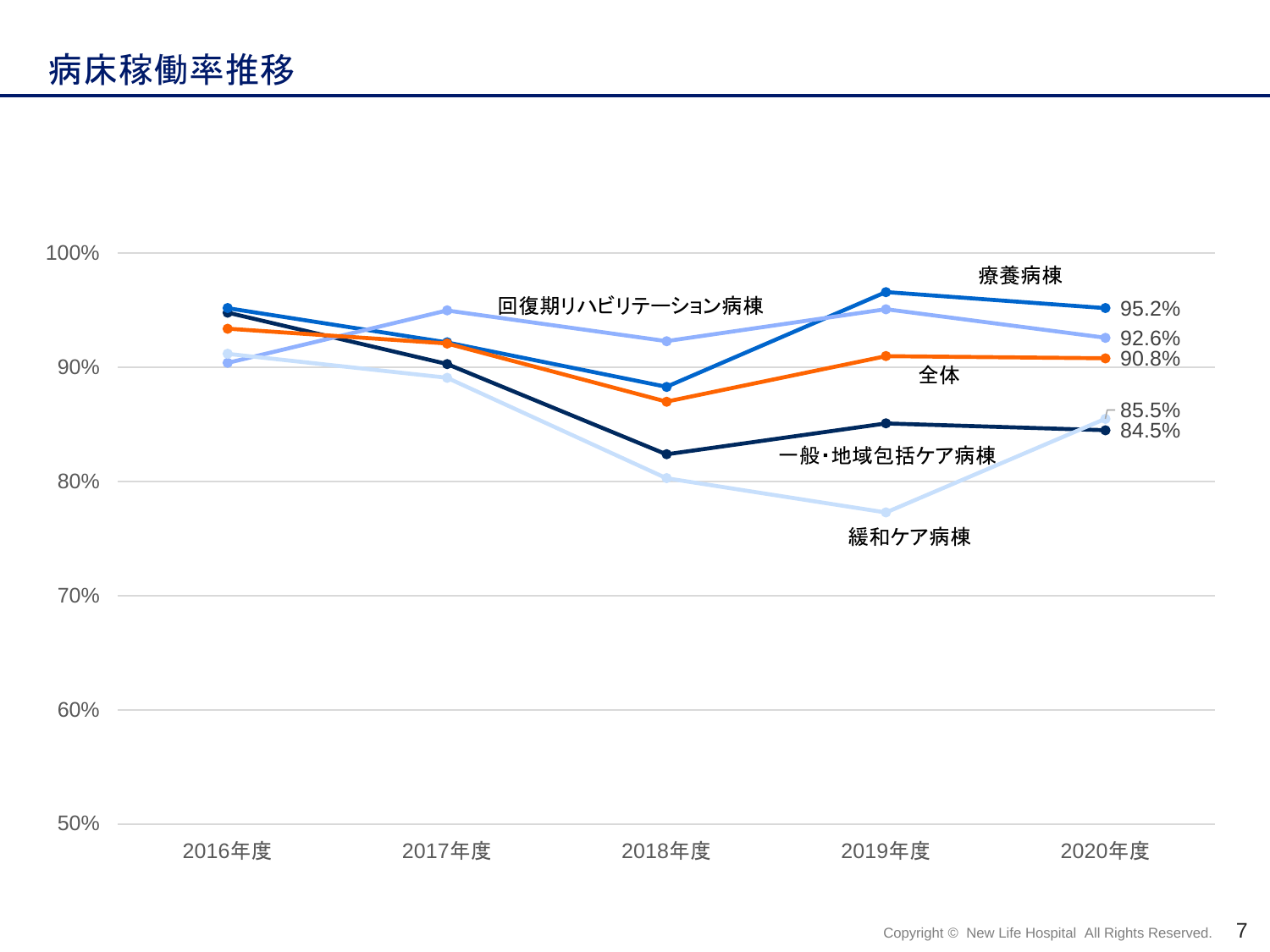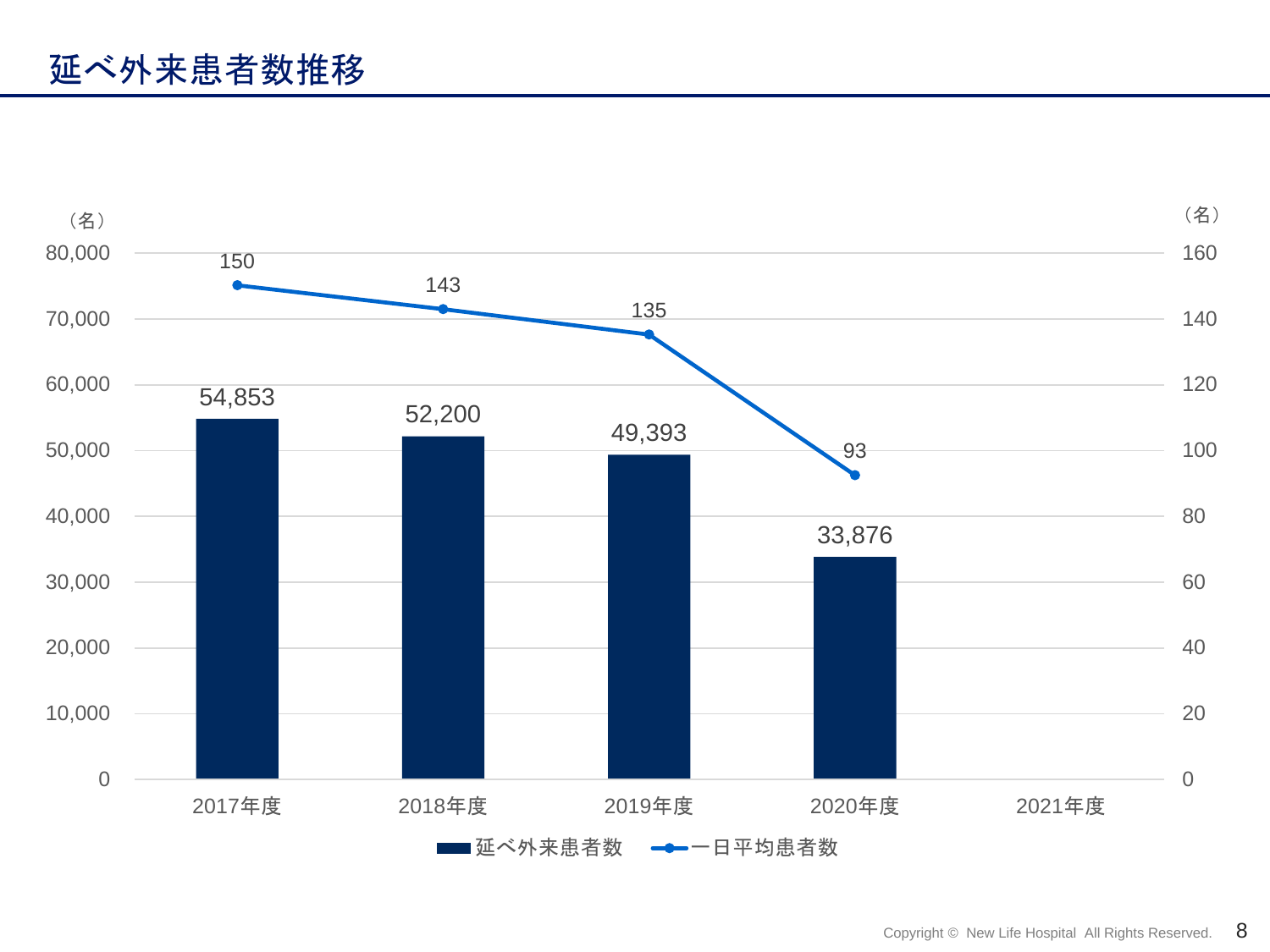

\*当該年度に在宅時医学総合管理料、施設入居時等医学総合管理料、在宅がん医療総合診療料のいずれかを1回以上算定した患者数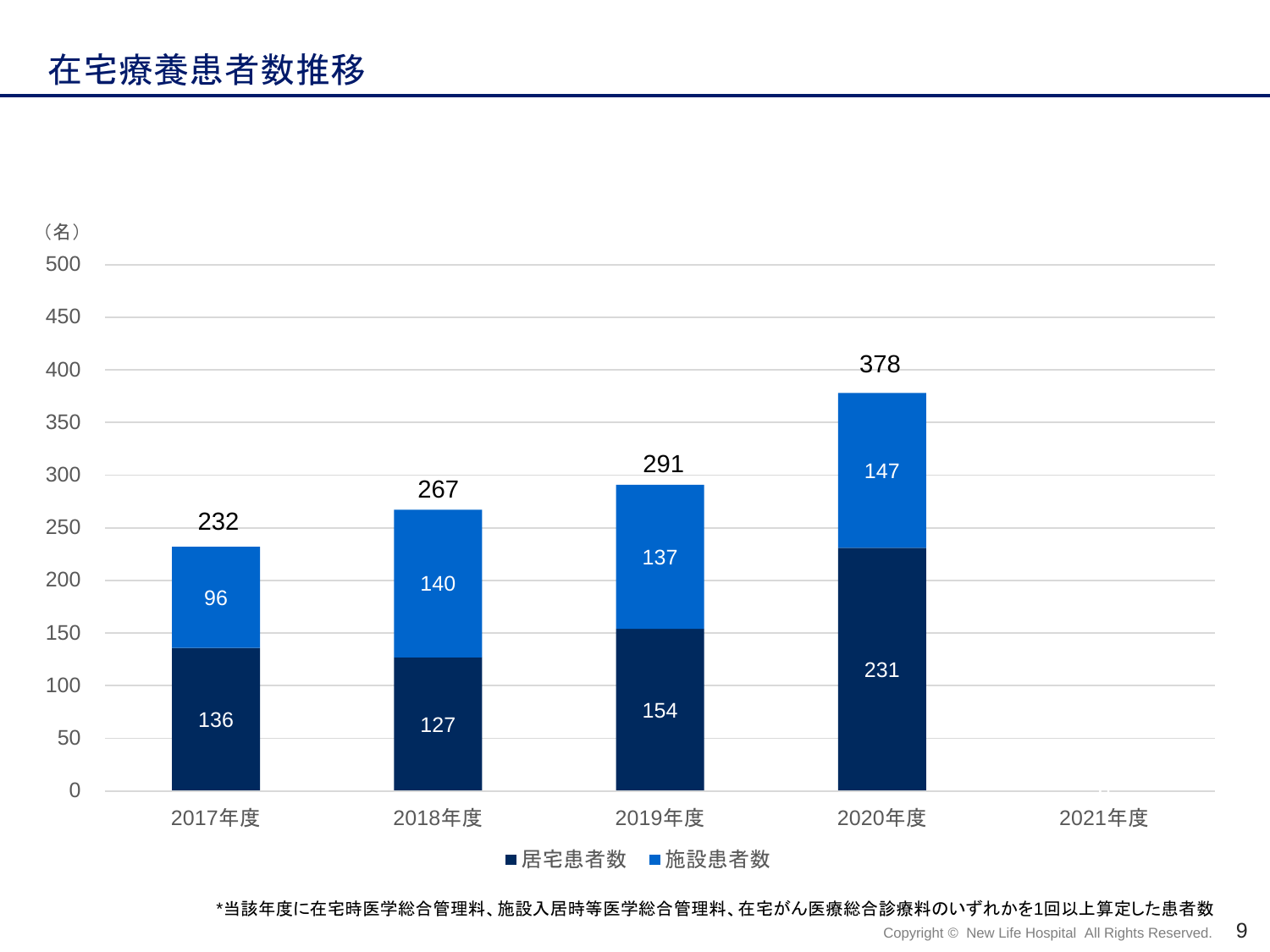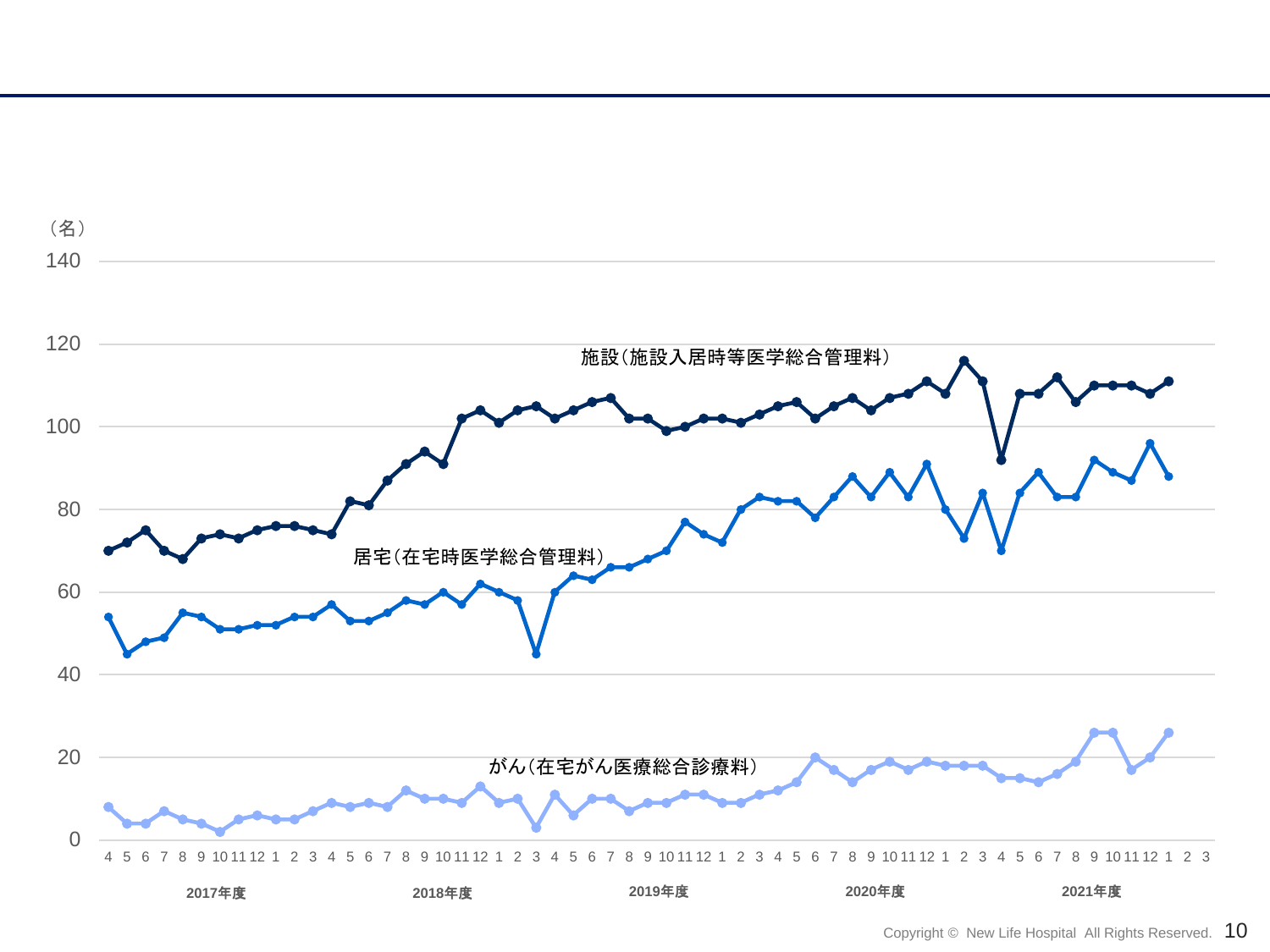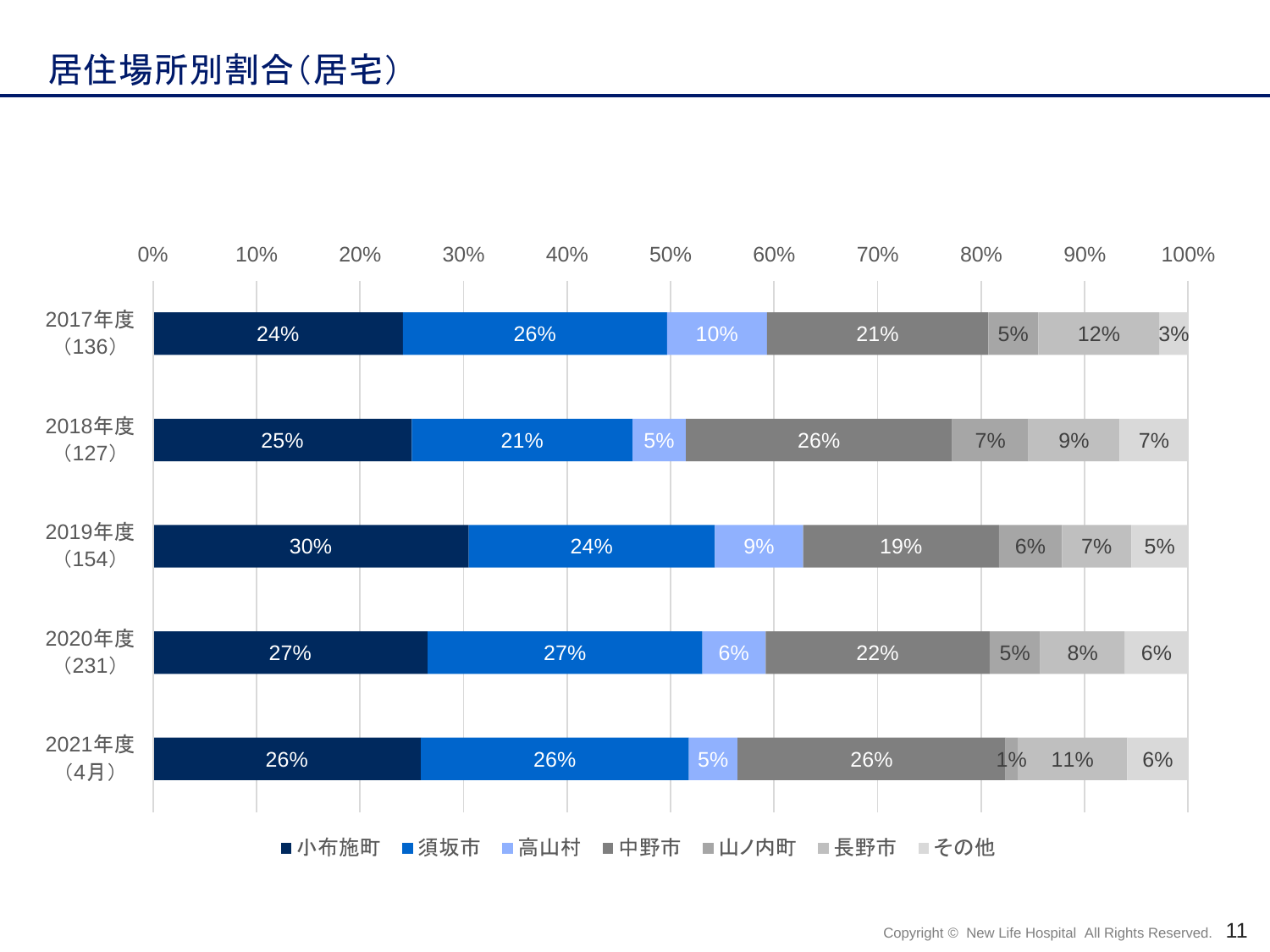

## \*自宅、グループホーム、サービス付き高齢者向け住宅、有料老人ホーム(特別養護老人ホーム含む)等で当院がお看取りした患者数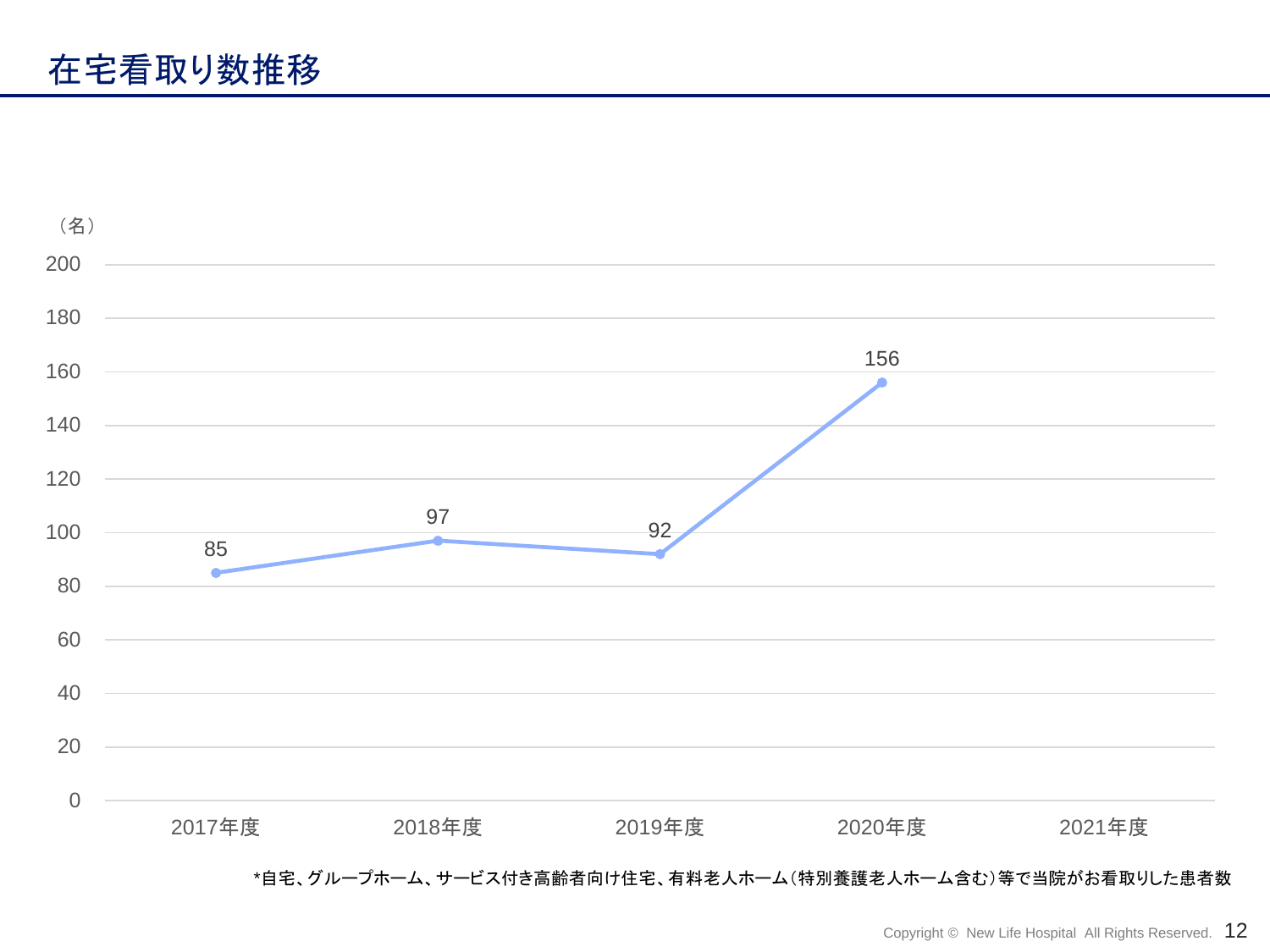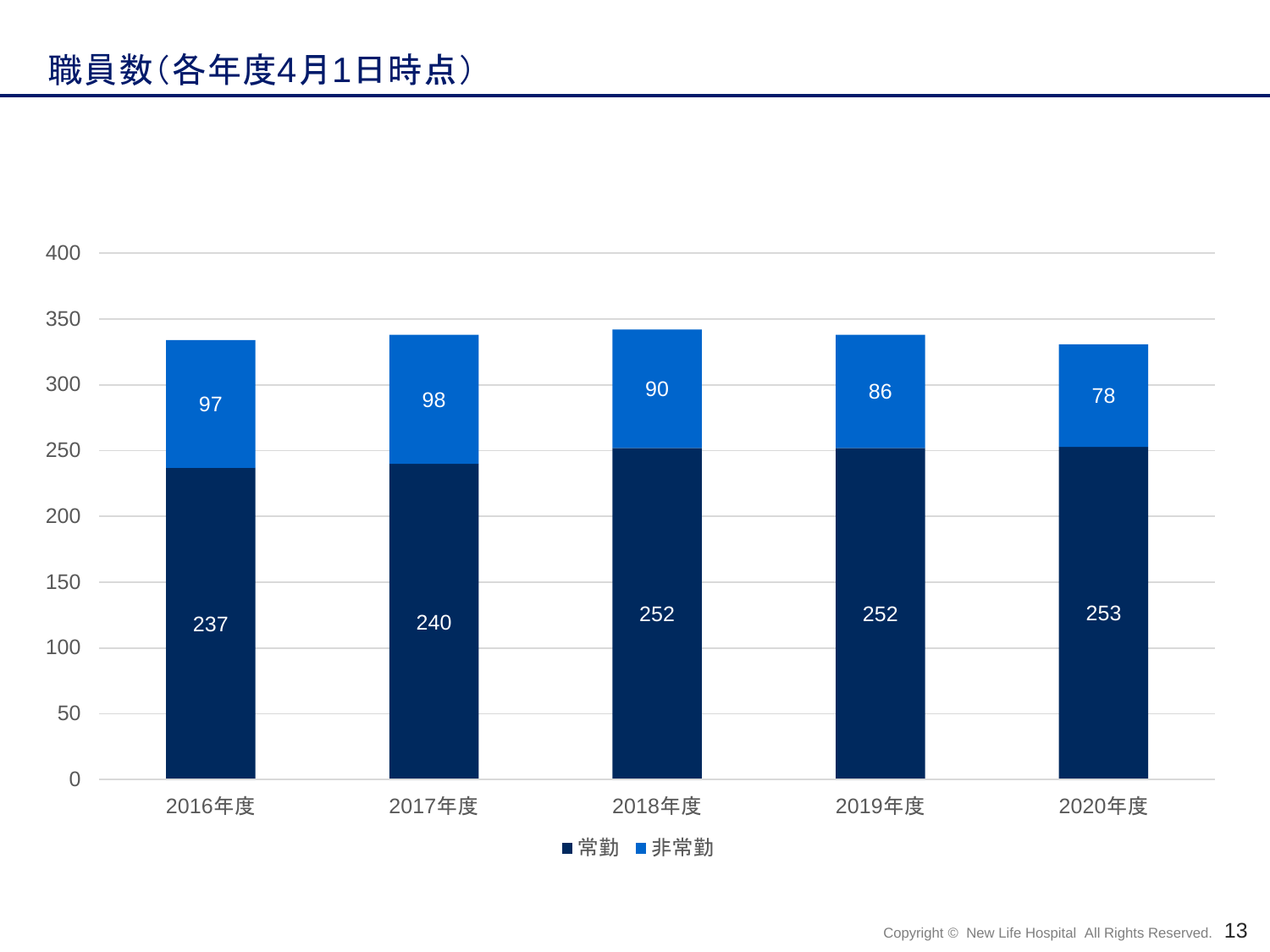